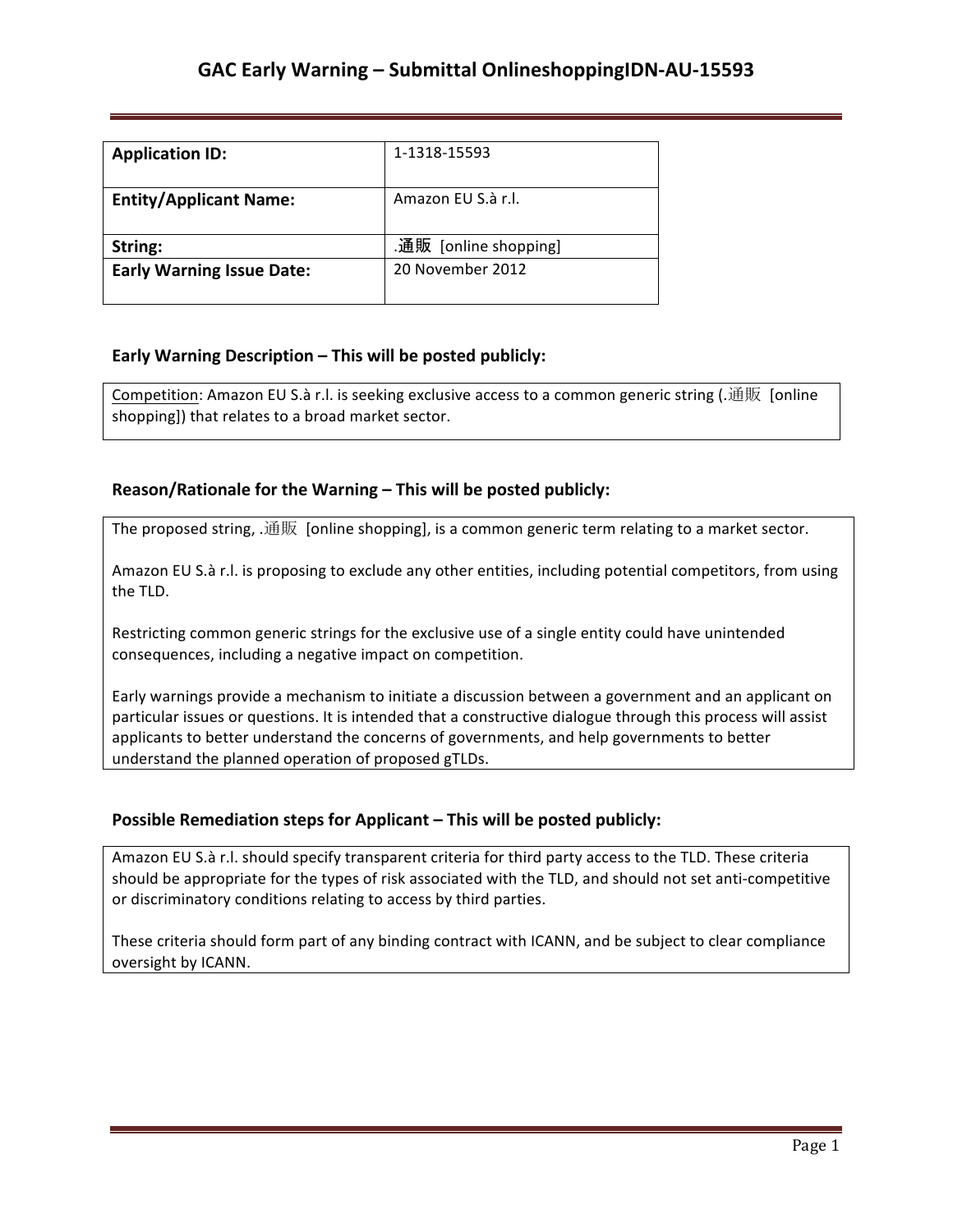## **Further Notes from GAC Member(s) (Optional) – This will be posted publicly:**

This Early Warning is from the Department of Broadband, Communications and the Digital Economy (DBCDE), on behalf of the Australian Government. In the first instance, communications and responses to this early warning should be emailed to gacearlywarning@gac.icann.org, with the text "Australian EW" and the application ID in the subject field.

# **INFORMATION FOR APPLICANTS**

# **About GAC Early Warning**

The GAC Early Warning is a notice only. It is not a formal objection, nor does it directly lead to a process that can result in rejection of the application. However, a GAC Early Warning should be taken seriously as it raises the likelihood that the application could be the subject of GAC Advice on New gTLDs or of a formal objection at a later stage in the process. Refer to section 1.1.2.4 of the Applicant Guidebook (http://newgtlds.icann.org/en/applicants/agb) for more information on GAC Early Warning.

## **Instructions if you receive the Early Warning**

**ICANN** strongly encourages you work with relevant parties as soon as possible to address the concerns voiced in the GAC Early Warning.

## **Asking questions about your GAC Early Warning**

If you have questions or need clarification about your GAC Early Warning, please contact gacearlywarning@gac.icann.org. As highlighted above, ICANN strongly encourages you to contact gacearlywarning@gac.icann.org as soon as practicable regarding the issues identified in the Early Warning. 

### **Continuing with your application**

If you choose to continue with the application, then the "Applicant's Response" section below should be completed. In this section, you should notify the GAC of intended actions, including the expected completion date. This completed form should then be sent to gacearlywarning@gac.icann.org. If your remediation steps involve submitting requests for changes to your application, see the change request process at http://newgtlds.icann.org/en/applicants/customer-service/change-requests.

In the absence of a response, ICANN will continue to process the application as submitted.

### **Withdrawing your application**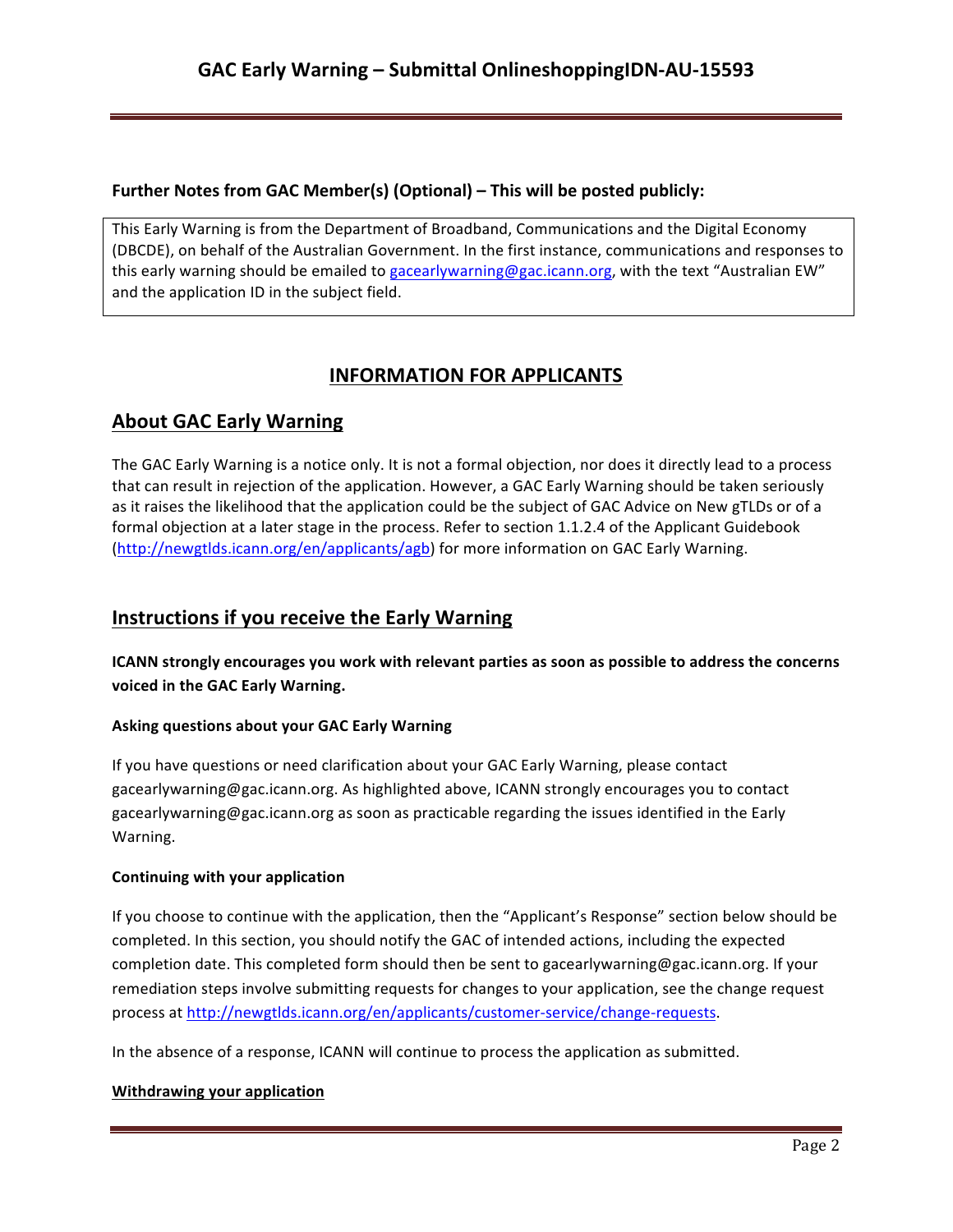## GAC Early Warning - Submittal OnlineshoppingIDN-AU-15593

If you choose to withdraw your application within the 21-day window to be eligible for a refund of 80% of the evaluation fee (USD 148,000), please follow the withdrawal process published at http://newgtlds.icann.org/en/applicants/customer-service/withdrawal-refund. Note that an application can still be withdrawn after the 21-day time period; however, the available refund amount is reduced. See section 1.5 of the Applicant Guidebook.

For questions please contact: **gacearlywarning@gac.icann.org** 

### **Applicant Response:**